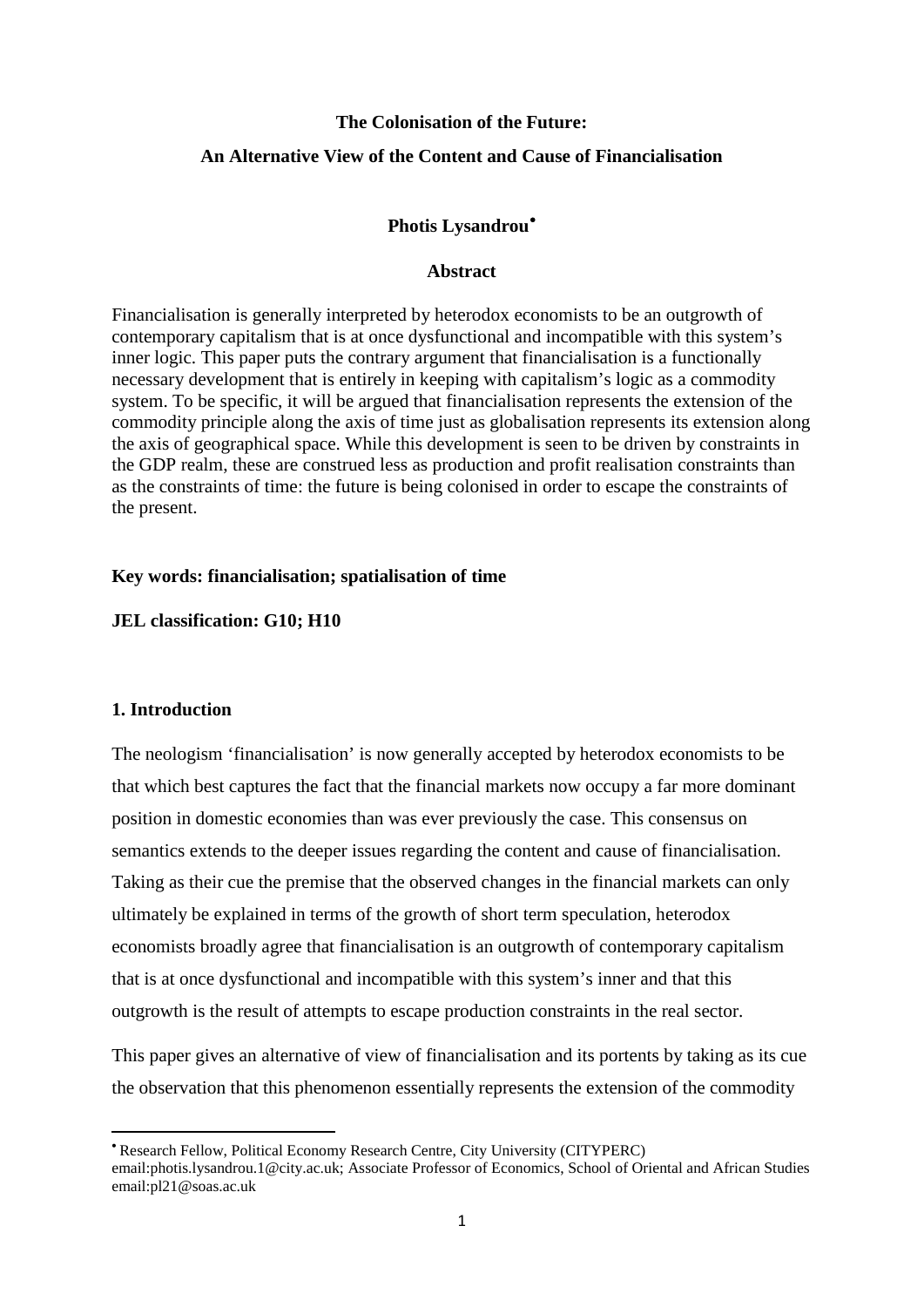principle along the axis of time just as globalisation represents its extension along the axis of geographical space. Given that financial securities, the stuff of the financial markets, are nothing other than tradable claims on the future income streams generated by corporations and governments, it follows that the systematic expansion of securities stocks can mean nothing other than the systematic occupation of the future, its annexation as an extra space of economic activity. This spatialisation of the future is certainly driven by constraints that exist in the GDP realm, but these constraints have less to do with those of production tan with those of time: the future is being colonised so as to escape the constraints of the present. This line of argument does not preclude recognition of the fact that there are dysfunctional aspects of financialisation that accompany those that are functionally necessary to contemporary capitalism. The point, rather, is that these dysfunctional aspects should not be taken to be the defining content of financialisation.

The paper is structured as follows: Section two gives a brief overview of the heterodox position on financialisation. Section three gives an alternative view of the content of financialisation. Section four gives an alternative view of the cause of financialisation. Section five concludes.

#### **2. An overview of the heterodox position on financialisation**

Although scholars drawn from a variety of disciplines now use the term financialisation to describe the structural shift from industrial to finance capitalism, the primary concern here is with its use in the economics discipline. For the heterodox wing of this discipline, the term "summarises a broad set of changes in the relation between the 'financial' and 'real' sector, which give greater weight to financial actors or motives" (Stockhammer, 2012, p. 121)  $*$ . Of the changes that have given 'greater weight' to finance the three that stand out and have received most attention are (i) *size of the financial sector*: from being approximately equal in size with world GDP at that point in time, world financial stocks have grown at a much faster rate such that they now completely dominate annual output flows (see appendix, Figure 1A); (ii) *status of the financial sector:* from playing a largely peripheral role in domestic economies, the financial markets have moved to a more central position as attested by their

<span id="page-1-0"></span> <sup>\*</sup> There are several variations of this definition of financialisation, but the one that continues tobe most frequently cited is that given by Epstein (2005, p.3): "financialization means the increasing role of financial motives, financial markets, financial actors and financial institutions in the operation of the domestic and international economies".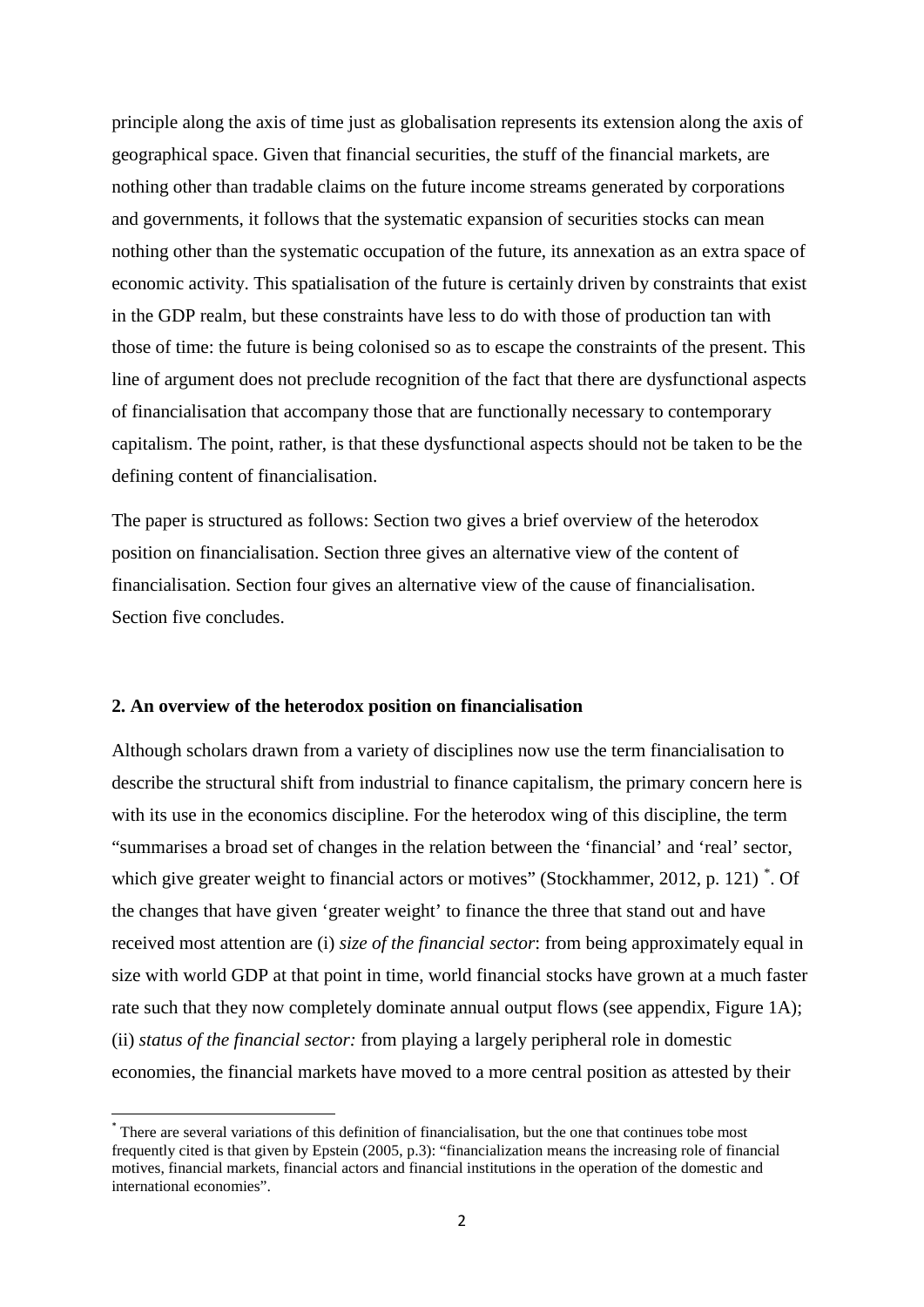growing influence on the priorities of corporations and on the policy actions of governments and central banks; (iii) *character of the financial sector*: from being largely passive in character, the financial markets have become far more active as attested by the large increases in daily trading volumes in the capital, money and foreign exchange markets.

Many of the heterodox discussions of financialisation go on to focus on its wider economic and social implications such as those for the rates of industrial investment and output growth (e.g. Stockhammer, 2004; Orhangazi, 2008; Hein, 2009; 2010; Hein and Treeck, 2010), the sectoral distribution of income (e.g. Epstein and Jayadev, 2005; Epstein, 2013), the functional distribution of income (Stockhammer, 2009, 2010. Dunhaupt, 2012) and income inequality (e.g. Stockhammer, 2012). For the purposes of the present paper, we limit the discussion to the aforementioned changes in the size, status and character of the financial sector, concentrating attention on what heterodox economists have to say about what these changes amount to and about what is driving them.

#### **(i) Financialisation as speculation**

The recent changes in the relation between the financial and real sectors have led some authors to assert that the former has in effect become "an increasingly autonomous realm" (van der Zandt, 2014). This assertion cannot of course be valid if autonomy is interpreted in the sense of *separate existences*: as financial securities are nothing other than claims on the future income streams generated by corporations and governments, it follows that the financial markets cannot exist independently of the product markets<sup>[†](#page-2-0)</sup>. By contrast, the assertion does have validity if autonomy is interpreted in the sense of *separate motives*: the huge scale of activities taking place in today's financial markets indicate that the majority of these activities are motivated by self-enclosed interests rather than by any underlying real sector interests. However, while this latter interpretation of financial sector autonomy may be correct its significance can be viewed in two very different ways. One position, which is that developed below, is to view the increase in self-motivated financial market activity as a trend that is functionally necessary to the operation of the capitalist system in the modern era while also remaining fundamentally compatible with this system's underlying logic. The

<span id="page-2-0"></span> <sup>†</sup> Treeck (2009) puts the same argument but from a different perspective. As he states: "the observation that financial profits have increased relative to non-financial profits has led many authors to conclude that there has been some sort of 'decoupling' of the financial sphere of the economy from the real sphere", but as he also goes on to state, this decoupling is not possible because from a formal macroeconomic perspective "aggregate profits ultimately rely on the production and trade of real goods and services and firms in the aggregate can by no means autonomously choose either between real investment (production) and profits at large or even between non-financial profits and financial profits".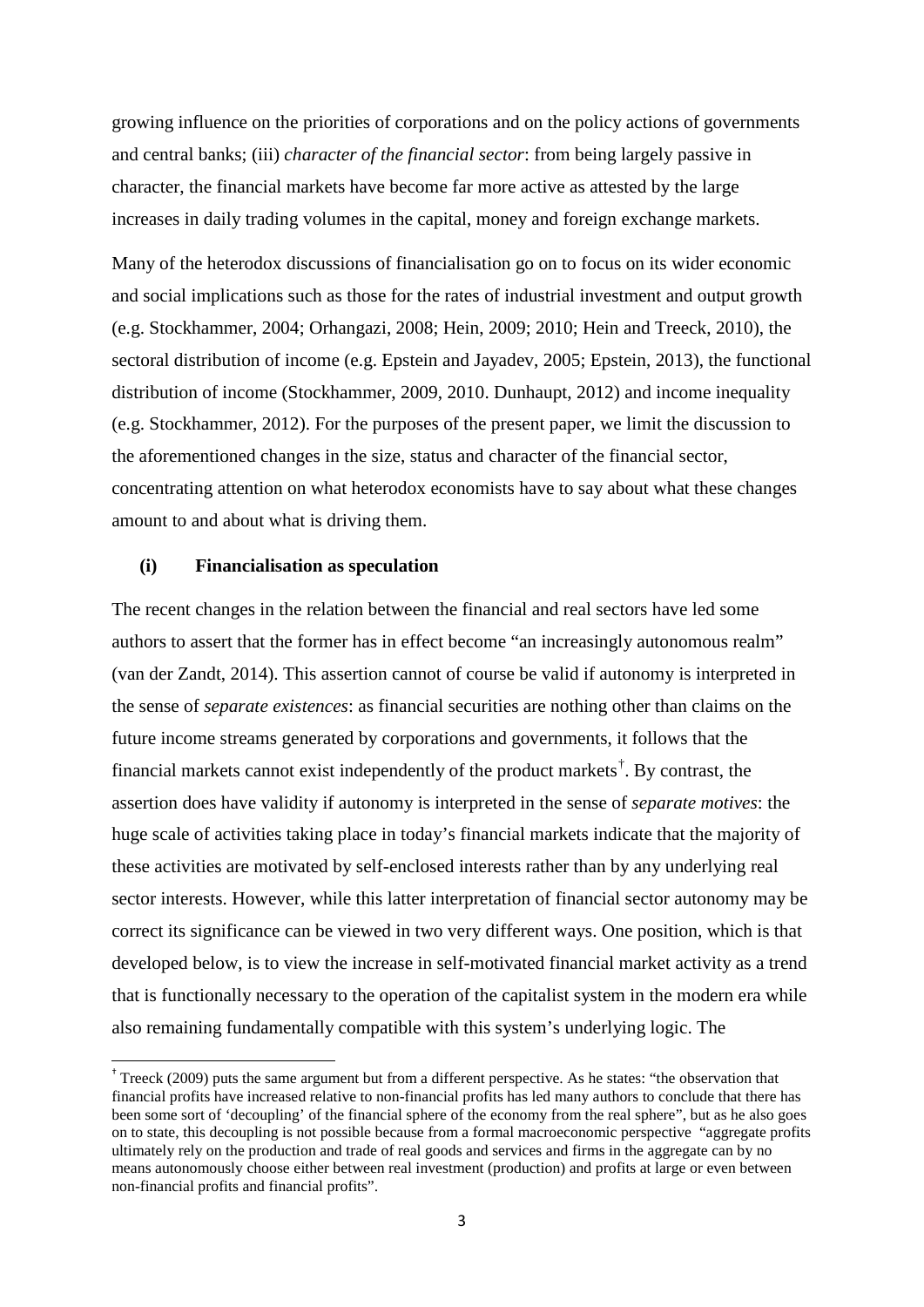diametrically opposite position, which is taken by just about every other heterodox economist, is to view the emergence of an autonomous financial realm as an historical aberration, a phenomenon that is not only totally superfluous to the continued development of the capitalist system but also totally opposed to the established norms of this system.

The immediate explanation for this latter position is that heterodox economists continue to hold to a fixed view as to what should be the proper role of the financial sector and as to the quantitative proportions that it needs to assume in order to carry out its role. As concerns finance's role, the heterodox position essentially coincides with that of mainstream finance theory, namely, that it is "to facilitate the allocation and deployment of economic resources across time and space in an uncertain environment" (Merton and Brodie, 1995, p 4).<sup> $\ddagger$ </sup> Where mainstream and heterodox theorists diverge is over the appropriate scale of finance. Where the former argue that the larger is the financial sector the more cost effectively can it carry out its functions in support of the real sector, the latter object to this argument on the grounds that while the financial sector has to reach a minimum scale to be able to operate effectively its current scale is far in excess of that minimum. "Overblown", "bloated" and "inflated" are some of the more colourful adjectives, and "ballooning", "booming" and "mushrooming" some of the more colourful verbs, used to characterise the financial sector's growing size and weight relative to that of the real sector.

Nowhere is this excess of scale more pronounced than in the trading sphere. As already noted, trading volumes in all of the major financial markets have exploded over the past three decades at rates far above those for material output or international trade. Some of this trading may be linked to real sector activities but the fact that such trading constitutes a vanishingly small fraction of total trading volumes coupled with the observation that the latter are overwhelmingly dominated by short horizon trades would appear to show that the key financial trading motive is speculation: trading solely in order to gain from trading. Mainstream theory generally takes a benign view of the unrestricted growth of financial speculation in that this is seen as something that generally adds to the liquidity and hence informational efficiency of the financial markets, outcomes which in turn can only add to the

 $\overline{a}$ 

<span id="page-3-0"></span><sup>‡</sup> According to Merton and Brodie, the financial system facilitates resource allocation by providing "(i) ways of clearing and settling payments to facilitate trades, (ii) a mechanism for pooling resources, (iii) a mechanism to transfer resources across time and across borders and amongst industries, (iv) a way of managing risk, (v) price information in decentralised decision making and (iv) a means of dealing with incentive problems that make financial contracts difficult and costly". Heterodox economists accept that the financial sector has to carry out each of these particular functions but, as we say, disagree over the quantitative proportions that the sector needs to acquire in order to execute these functions efficiently. Epstein, for example, presented just such a critique in a recent conference presentation (Epstein, 2013).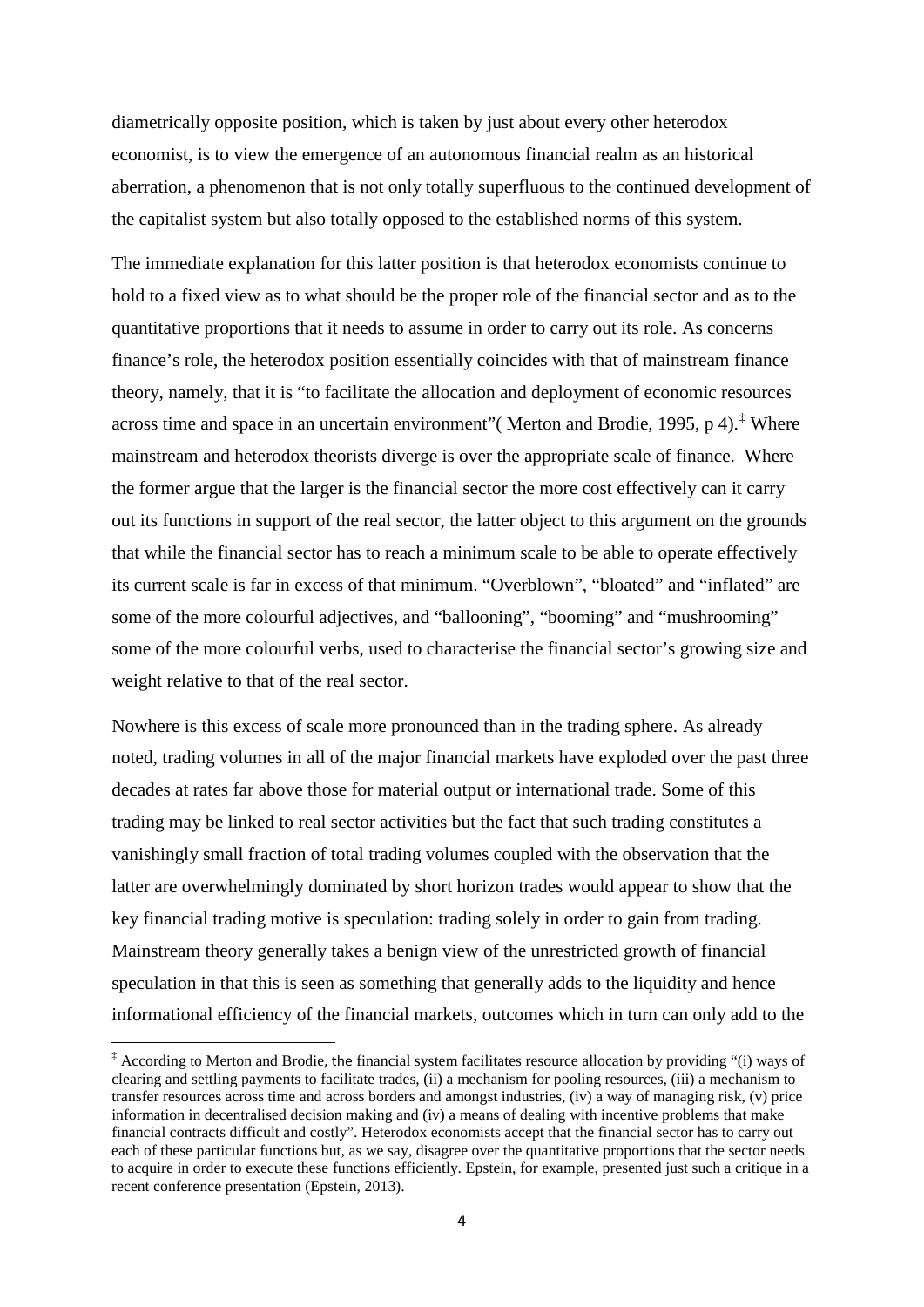efficiency of production and resource allocation. However, the experience of recent decades, replete as they have been with price bubbles, currency crises and other severe financial disorders, all of which have had damaging repercussions on the real economy, has only served to confirm the negative opinion of speculative trading taken by heterodox theory. In this opinion, the growth of financial speculation has less to do with helping the allocation of resources in the real sector for society's benefit than with effecting the diversion of resources to the financial sector for its own benefit.

#### **(ii) Speculation as the outcome of production constraints.**

Just as financialisation tends to be identified with speculation because the scale of financial activity cannot be explained in terms of the needs of the production process, so does the root cause of financialisation tend to be located in the constraints on that process. Industrial profit is the key variable in this regard. Firms under capitalism generally produce in order to generate profit, an aim which in turn can only be fully realised if household wage incomes and hence money-backed demand for consumption goods are maintained at a certain commensurate level. On the contrary, if wage incomes and hence the aggregate level of effective demand consistently lag behind aggregate profits, thus placing constraints on the proportion of profits that can be realised in the normal way in the course of the productionconsumption cycle, then it must follow that firms will need to seek supplementary outlets through which profits can be realised, outlets that can only be consistently provided by the financial sector. The recent evidence appears to corroborate this conclusion in that corporations appear to be able to continue to realise large profits even while profit levels have consistently outpaced wage levels on the one hand and levels of industrial investment on the other.

Heterodox theorists point to two major ways in which many of the large non-financial corporations have come to rely on the financial sector for profit generating and profit realisation purposes. One is through their diversification into financial service provision. Indeed, some industrial corporations now generate more revenues from their provision of various financial services and products than through their traditional lines of production (see e.g Krippner, 2005; Epstein, 2005; and Crotty, 2005). The other, more direct way, is through their provision of financial securities. Corporations have always been the chief providers of financial securities but what is different today is that the top corporate managers now appear to have joined the ranks of rentiers and speculators in being as active on the demand side of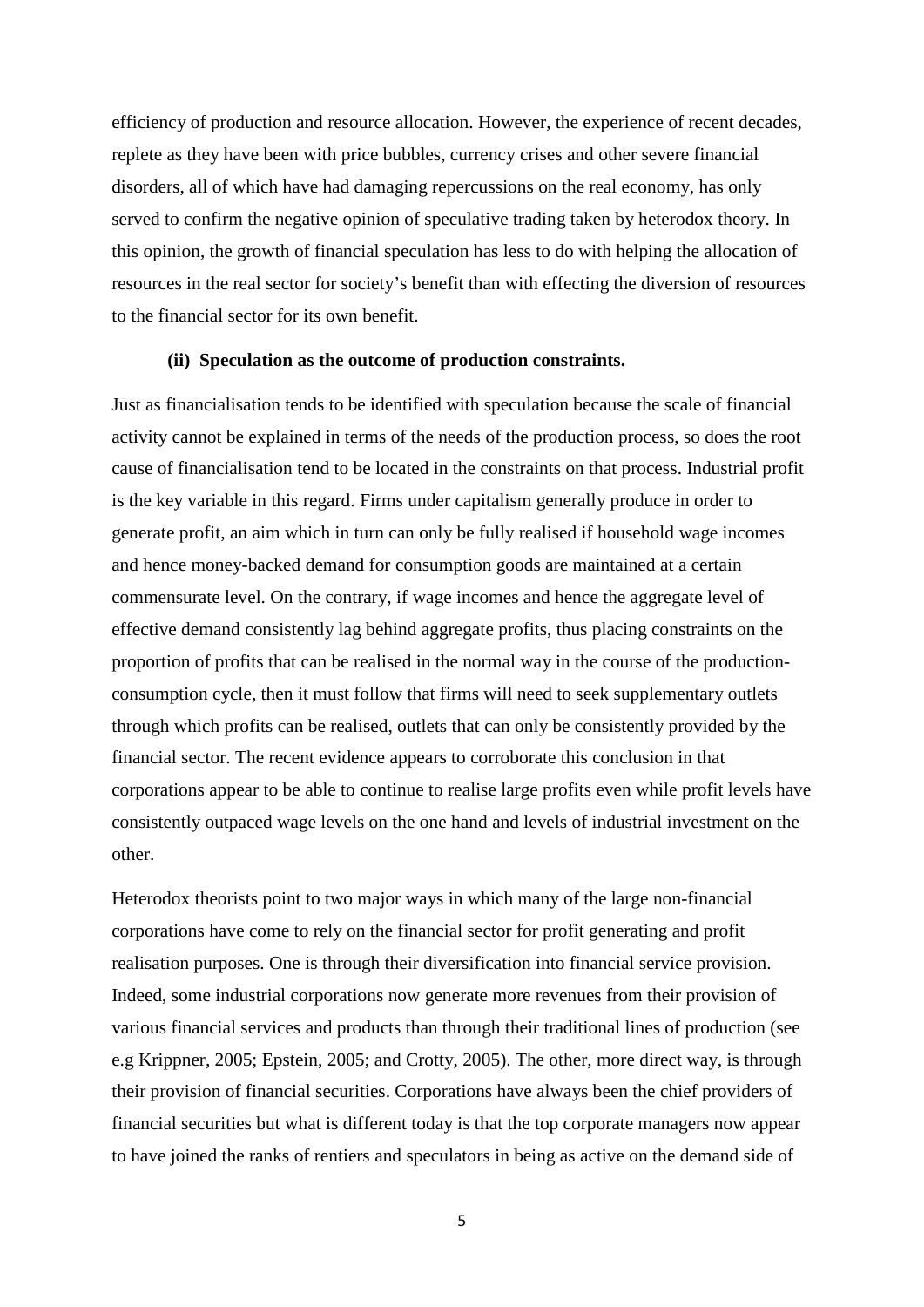the securities markets as on the supply side (see e.g. Seccareccia, 2013). The fact that the remuneration packages of most of these managers are now dominated by stock options, thus giving the latter a huge incentive to find ways of boosting share prices, is generally taken to be the main explanation as to why an increasing proportion of profits are being diverted away from industrial investment and used instead to finance dividend payments, which have a direct positive impact on share prices, or share buy backs, which indirectly impact on share prices by restricting the quantities of shares in circulation. Finally, this same fact concerning equity-based managerial pay is also used to help explain why, in addition to un-invested profits, corporate managers are increasingly resorting to bond issuance as another means of raising cash to be returned to shareholders.

In making the firm sector, through its attempts to escape the production constraints on profit realisation, the main driver of financialisation, heterodox economists do not by any means ignore the part played by the other major economic sectors. Rather, all of these are shown as playing a significant role in one way or other. Thus banks, also eager to maintain the profits made out of their links with the large corporations, are increasingly moving away from their traditional, interest charging corporate loan business towards fee-based sales of financial products and services. Households are similarly key to the financialisation process because their need to increasingly rely on bank credit to make good the income shortfalls caused by stagnant wage growth has furnished the banks with much of the raw material necessary for creating increasing amounts of asset backed securities. Finally, if banks are the main conduit through which securitisation links in with financialisation, governments are the main conduit through which neoliberalism and globalisation link in with this same phenomenon. At the domestic level the acceptance by governments of the neo-liberal dogma that market efficiency is maximised when government intervention is minimised has helped spur the deregulation of financial markets thus enabling them to grow to proportions that were previously impossible (see e.g. Kotz, 2010) while a more direct boost to their growth has also come from the rise in real interest rates that has accompanied the increasing prioritisation of inflation targeting in macroeconomic policy (see e.g Dumesnil and Levy, 2005). At the international level, the lifting of trade and capital controls has helped to promote the closer integrations of the world's product and financial markets, the former process contributing to financialisation by helping to keep average wage levels low thus enabling more profits to be diverted to the financial sector and the latter process contributing to financialisation by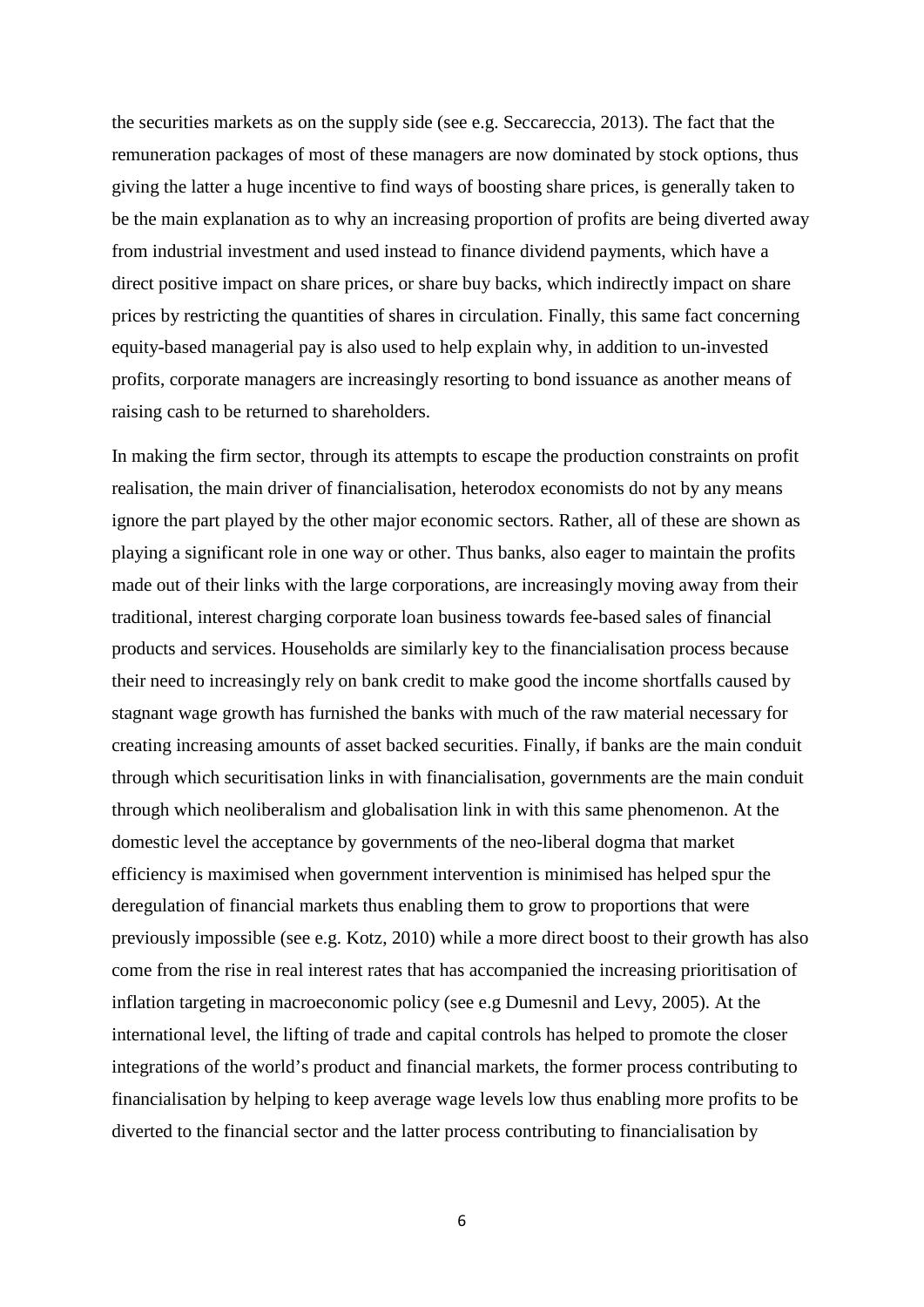adding to the competitive pressures forcing corporations to distribute any increased profits to the financial sector (see e.g. Crotty, 2005).

#### **(ii) Anti-reductionism**

**.** 

Given the massive contradiction at the heart of financialisation as theorised by heterodox economists – namely, that its continued development depends on the repression of wages and rates of industrial investment that, by lowering growth and employment, have the converse effect of undermining the material foundations of its continued development – one see why few if any of these economists are prepared to bet on its survival prospects over the longer term. Indeed, some of them go so far as to predict that just as the previous era of financialisation came to an abrupt end with the stock market crash of 1929 and the ensuing Great Depression so the current era of financialisation will most likely suffer a similar fate due to the huge damage done to the global real economy by the financial crisis of 2007-8. Lavoie (2012, p232 ), for example, states that: "Just as the Great Depression called an end to finance capitalism, the current financial crisis should bring about the end of financialisation". Other heterodox theorists, while not so ready to boldly predict the imminent demise of financialisation, nevertheless leave the door open to this possibility. Thus Palley (2007) states that "there are serious reservations about the sustainability of the financialisation process", while Stockhammer (2012) ends his recent review of the literature on financialisation with a flurry of questions, the last of which is this: " And, finally, will it (i.e. financialisation) last or will it go down in the thunder of further financial crises?"

The very fact that heterodox theorists can entertain the possibility that the finacancilaisation process will collapse at some point in the not too distant future indicates a belief that this process is not only not functionally necessary to the contemprray capitalist system but also that is not fundamentally compatible with the inner logic of that system. This belief comes down to the underlying methodological feature that unites all heterodox discussions of financialisation, namely, the resistance to any form of methodological reductionism. In the abiding concern to maintain the realism of their theories or models, heterodox economists generally take the 'sector' rather than the 'individual' as their key analytical unit<sup>[§](#page-6-0)</sup>. What

<span id="page-6-0"></span><sup>§</sup> As orthodox Marxists similarly adhere to anti-reductionism, albeit that 'class' rather than 'sector' is their basic analytical unit, their analysis of financialisation does not fundamentally differ from that of other heterodox theorists. Strip aside terms such as 'monopoly capitalism', 'exploitation', or 'surplus value' and one finds the same basic take on financialisation as a dysfunctional outgrowth of contemporary capitalism, a symptom of its current stagnation. This point is well illustrated by Lapavitsas who basically sides with other heterodox theorists in linking financialisation, defined as a "booming financial sector", to production constraints in the real sector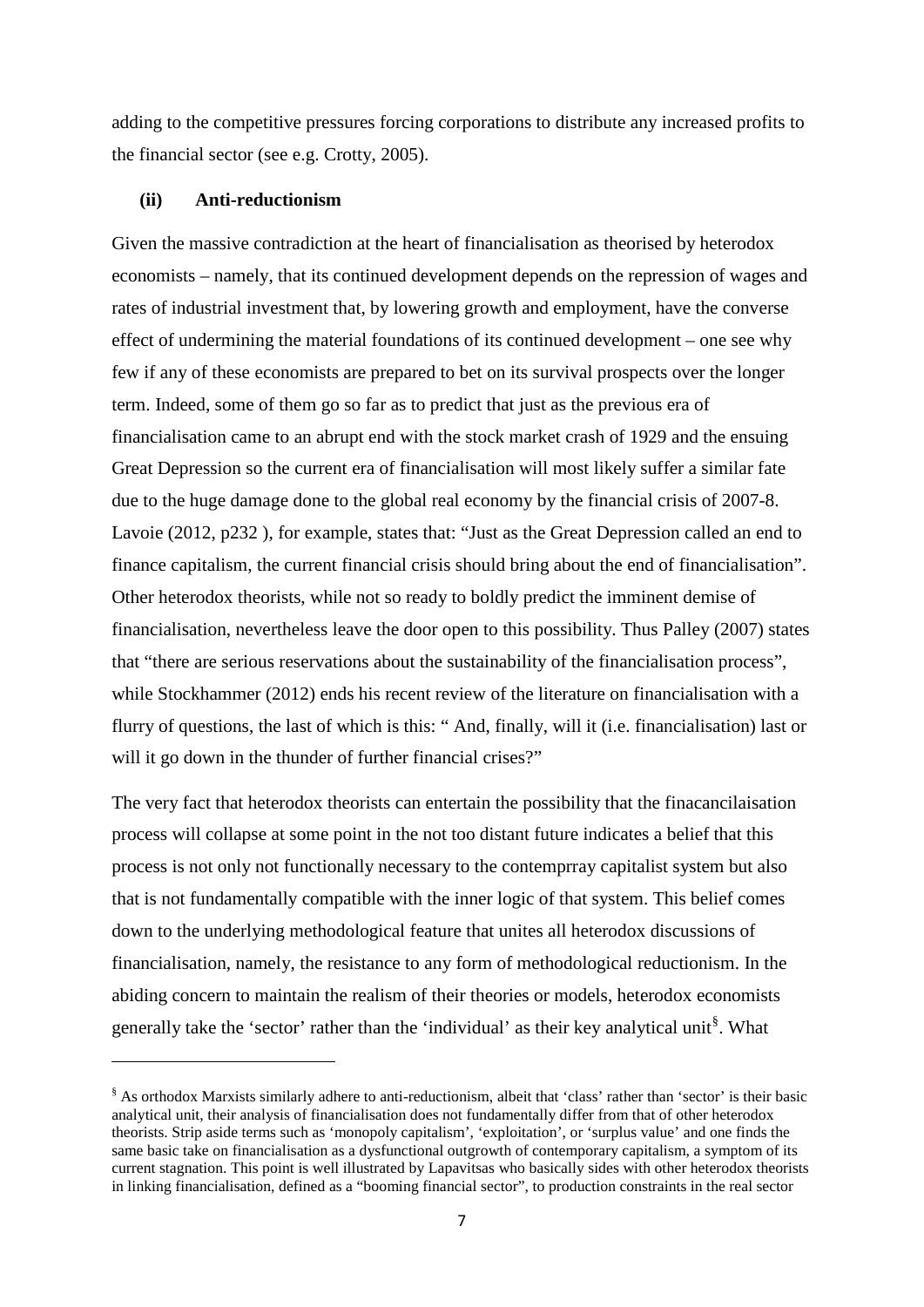results from this highly aggregative approach is the assumption, illustrated in figure 1a, that it is the associative principle (the personal, one to one relation between counterparties) that is the dominant economic principle under capitalism while the arms- length principle (the impersonal exchange relation) has a subordinate role. This ordering of economic principles is exemplified in the heterodox interpretation of the income-expenditure relation: while it is recognised that household expenditures on consumption goods conform to the arms- length exchange principle, what comes first in the minds of heterodox economists is the fact that incomes are financed by the wages that are paid to households by firms on an associative basis. From this position, it follows that the bank-based form of finance is that which is most ideally suited to maintaining the stability and continuity of macroeconomic relations. The crux of the matter is the quantitative relation between finance and material output. The quantity of bank credit money can never deviate significantly from the quantity of material output over any significant length of time because this form of finance represents exactly the same type of one to one relation in the financial sphere as exists in the production sphere (indeed, the whole point of classifying bank credit as endogenous money is to bring out this fact that its quantity is always ultimately determined by the needs of firms and households engaged in production and consumption respectively). By contrast, the quantity of capital market instruments can deviate significantly and for significant lengths of time from underlying output quantities because, once issued, the subsequent trading of these instruments need have no connection with the initial conditions of issuance. In other words, capital market forms of finance can pose a potential threat to macroeconomic stability and continuity because these forms are representative of the impersonal exchange principle. If this potential threat is to be nullified, the capital markets have to be constrained in ways such as can maintain the impersonal principle in a subordinate position relative to the associative principle; on the contrary, if the capital markets are allowed to grow to a size such that the impersonal exchange relation becomes the dominant economic relation that subsumes all other personal relations as is illustrated in figure 1b, the potential threat to macroeconomic stability can become a very real one.

#### **Figure 1**

**.** 

i.e to "poorly performing real accumulation". Where Lapavitsas differs from other heterodox theorists is in his specification of the "mediations through which the malaise in production has been associated with booming finance".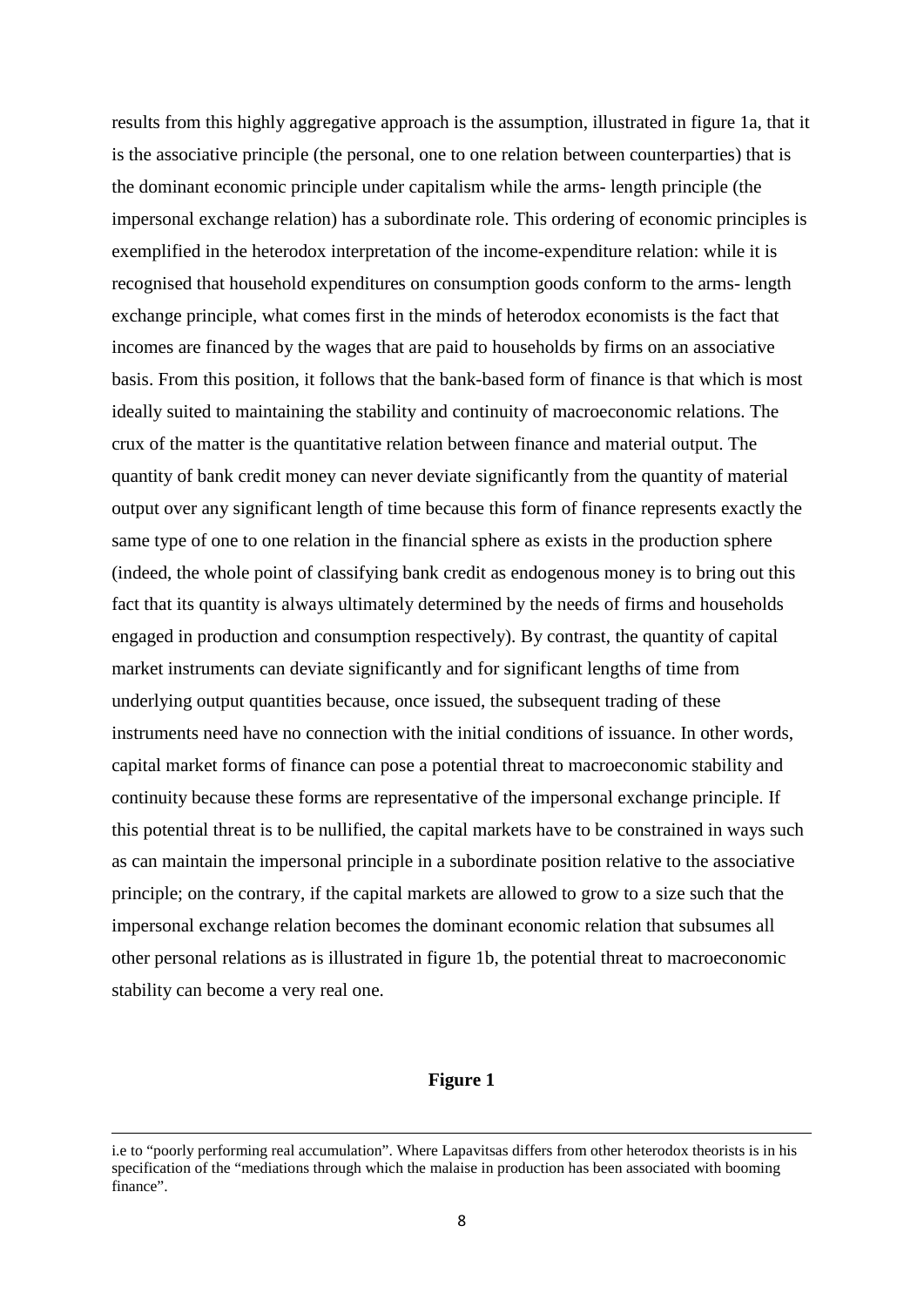#### **(a) Domination of personal principle (b) Domination of impersonal principle**





The fundamental question that falls out of the above discussion is whether the ordering of economic principles as illustrated in figure 1a is indeed an accurate description of the fundamental logic of capitalism. If it is, then financialisation can only be construed as a deviant phenomenon in which case predictions of its imminent demise make sense. However, if it is the opposite ordering of economic principles as illustrated in figure 1b that is the more accurate description of capitalism's inner logic then it must follow that financialisation is a phenomenon that is entirely in keeping with capitalism's contemporary phase of development in which case predictions of its demise as are wide of the mark. In what follows we shall put this latter line of argument taking as our stating point Marx's own point of departure in his analysis of capitalism.

#### **3. An alternative view of the content of financialisation**

Contrary to the widely held assumption that Marx takes 'class' to be his basic analytical unit, the opening part of Capital begins with a disaggregated category, a single element taken as the unit of analysis, the 'commodity'. In beginning with the commodity Marx begins with the individual, but the individual viewed not subjectively but objectively, not as a preference maximiser but as a commodity seller. As individuals operate in a division of labour system, their commodities have to conform to social standards of provision – unlike 'products' that need only conform to privately established criteria – a constraint that immediately presupposes an essential role for money. In a neoclassical world populated by rational agents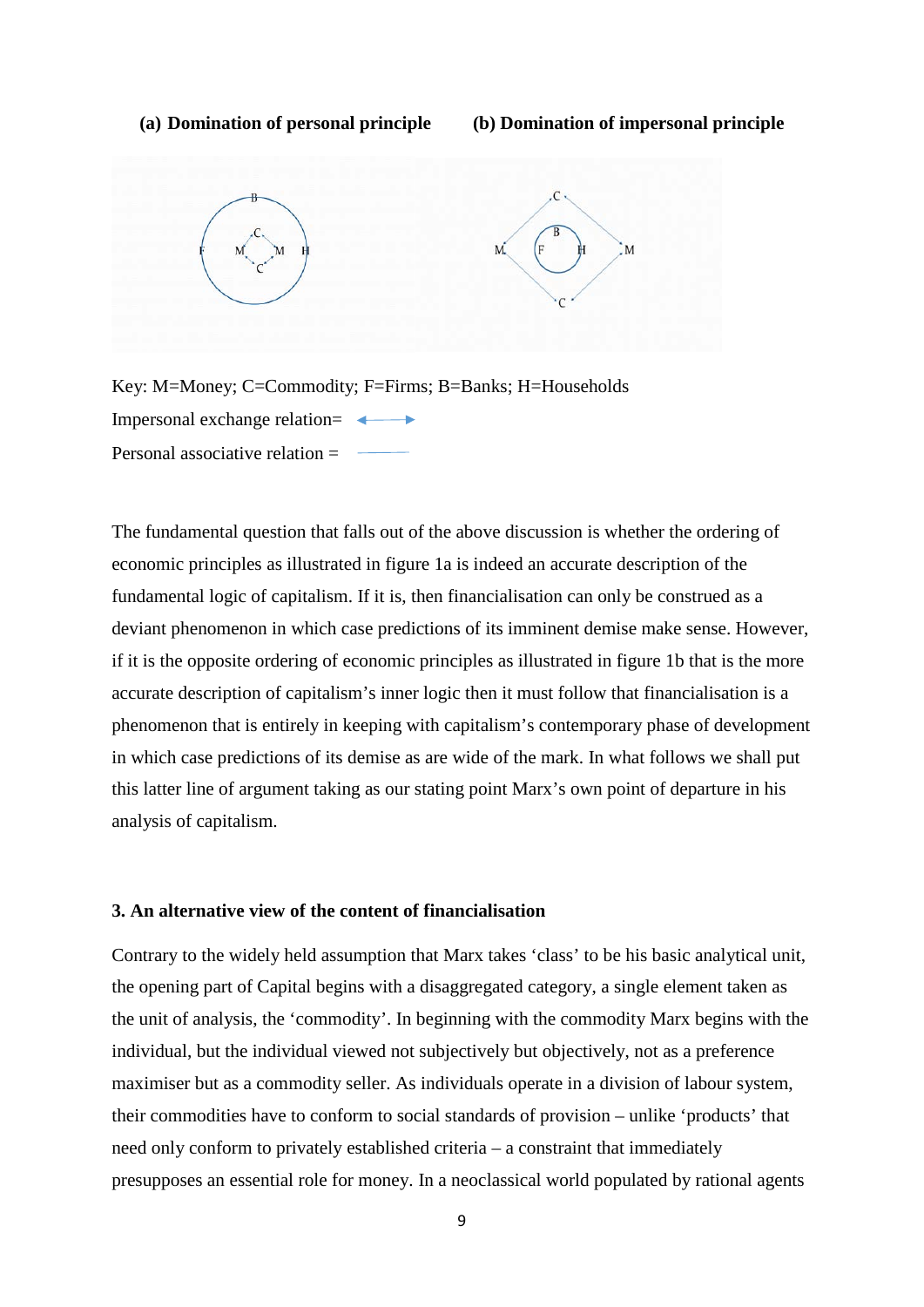there is no need for money because the subjective preferences and choices of agents can be reconciled both with each other and with technological and resource constraints by some central market force or authority (e.g. Walras' 'auctioneer') that sets exchange ratios accordingly. In Marx's commodity world where there is no central price setting and market clearing authority, money is the medium through which social standards of pricing are set and enforced: it is through money's function as measure of value that each individual can assign a price to the commodity put on offer, while it is through money's function as medium of exchange that privately assigned prices are either sanctioned (offers of money by buyers informs the seller that the commodity conforms to social standards of provision and pricing) or falsified (the non-offer of money by prospective buyers informs the seller that the entity put on offer does not conform to social standards and thus does not qualify as a commodity).

While Marx's 'commodity' reductionism distinguishes itself from methodological individualism in that it can provide a realistic insight into the workings of decentralised, money-using economies, it distinguishes itself from standard heterodox macroeconomics in that it can provide this realistic insight in a way that respects the principle of logical generality on the one hand and the principle of historical evolution on the other. Take the first of these two distinctions. In focussing from the outset on the relations linking together the firm, household and bank sectors, heterodox theorists in effect begin, not with what all these sectors have in common, but with what differentiates them, namely, the fact that they all fulfil different economic functions: firms a production function, households a consumption role and banks a financing function. This opening focus on functional differences inevitably leads to a preoccupation with the associative relations that are necessary to the performance of the different functions – the wage relation in production, the credit relation in finance – a preoccupation that then reinforces the assumption that the associative relation is the dominant economic relation in the capitalist system. With Marx's commodity reductionism it is different. The whole point of this reductionism is to establish not only a realistic but also a generalising insight into the economic system: to reduce the system to a single representative unit is to allow one to see across the system and identify what all its constituent parts have in common. What is general to a modern economy is not the production relation or the credit relation, or indeed any other type of associative relation, but the impersonal commodity exchange relation. Only having first established this generality of commodity exchange relations, does Marx then proceed to discuss particular types of associative relations, beginning with the production or wage relation and subsequently the credit relation.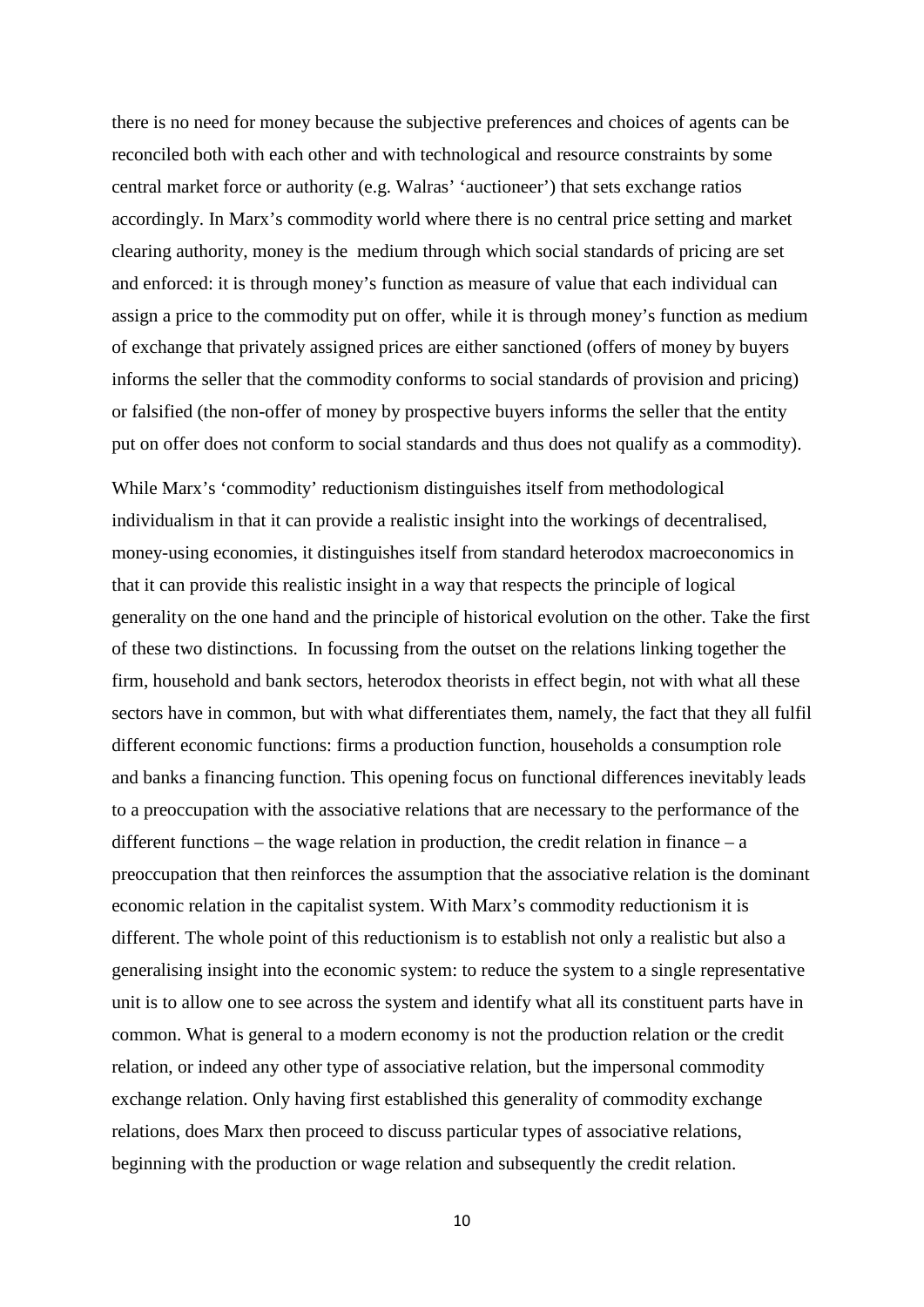Now take the second distinction regarding historical evolution. An aggregative methodological approach that takes the sector as the analytical unit hinders the analysis of change in the capitalist system. The point is that the distinguishing characteristics of households, firms and banks in the 19th or 20th centuries are not all that different from the characteristics that these sectors have in the present, which means that to keep attention constantly focussed on these sectors and on the distinct functions that they perform runs the risk of missing out on the emergence of any new economic phenomena. It is different with commodity reductionism because another of its advantages is that it enables one not only to see across space (to identify the generality of the commodity principle) but also across time (to track the unfolding development of the commodity principle). The crux of the matter is that the 'commodity' form is a historically-conditioned category: any entity that has a use value has the potential to be commoditised, that is, to have its exchange value determined against socially established standards rather than determined by private negotiation, but it is only under certain historical circumstances that that potential is realised. This is the case for example with material products. Elements of commodity exchange exist in most pre-capitalist economic formations, but it is only under capitalism that the commodity principle is stretched to the point where it covers most products traded within a given locality or region for it is only then that the labour power capacity itself becomes a commodity as large numbers of individuals are transformed into property-less workers who are forced to rely on the market for their subsistence needs.

The contention here is that what happened to material products in capitalism's early development is now happening to financial securities in its current stage of development. In fact, we go so far as to contend that the recent structural changes in the financial sector that go under the collective label of financialisation are really nothing other than different manifestations of the commoditisation of securities, a development powered above all by the recent changes in institutional asset management. As can be seen from figure 2A in the appendix the largest source of demand for financial securities are the institutional investors, the pension and mutual funds and insurance companies. For long a small cottage industry catering for a few wealthy clients, institutional asset management has become a mass industry catering for the retirement and other welfare needs of large sections of the population. With this growth in the scale of asset management has come a corresponding growth in the scale of demand for 'investables', that is, assets whose use vales are to serve as stores of value into which clients' money can be poured and from which money can be withdrawn to repay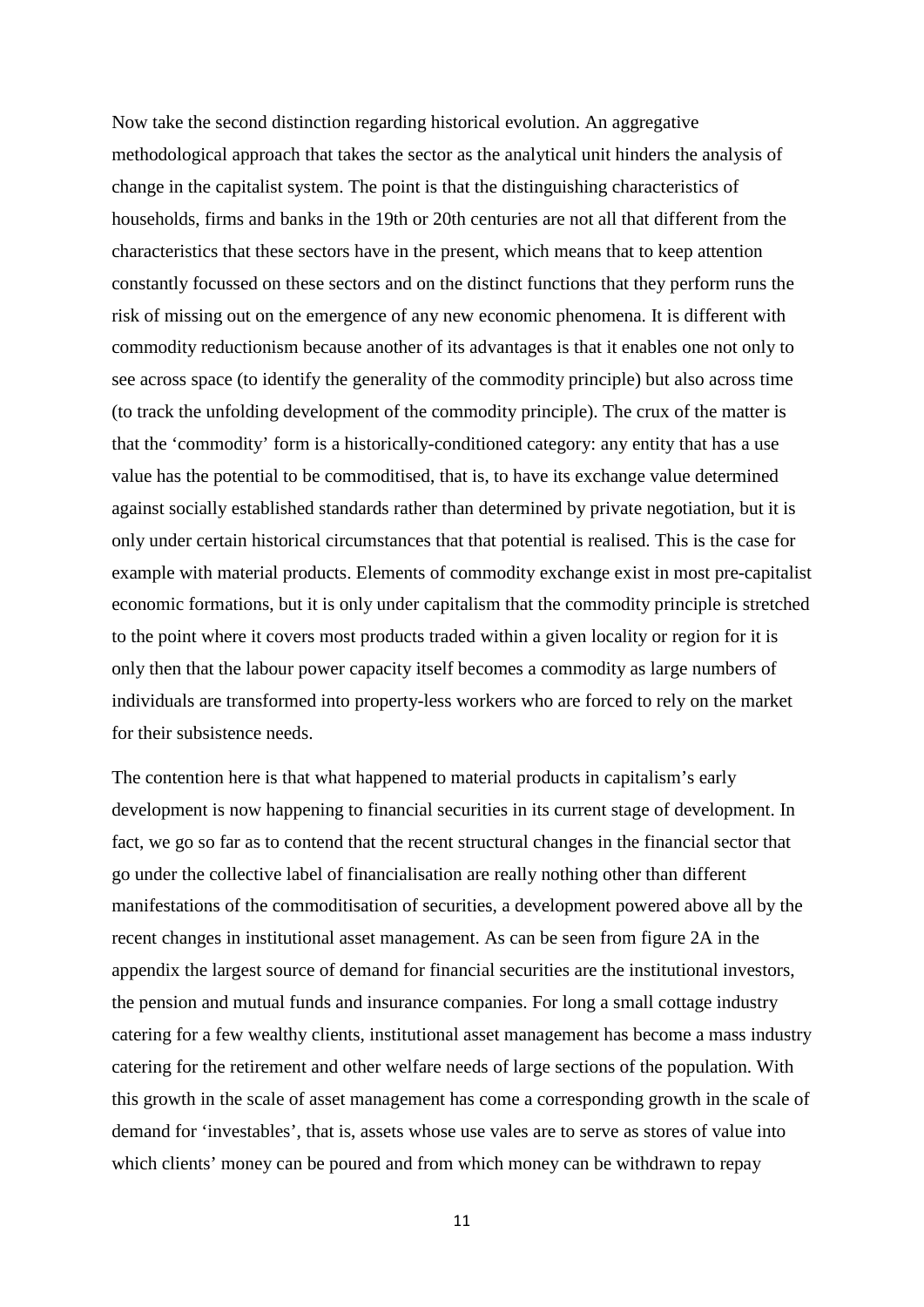clients. In principle, other assets such as real estate, gold and other natural commodities can also be used as value containers. However, the physical constraints on the supplies of these assets, combined with certain disadvantageous attributes most notably a lack of liquidity, mean that institutional investors have to depend on financial securities as the major type of investable asset. It is this dependence that separates the institutional investors who dominate the demand side of the securities markets today from the household investors who were dominant in the past. Households can choose to put their savings into securities but as they do not have to market wealth portfolios to the public there is nothing to stop them from putting all of their savings into other assets. The large institutional investors of today have no such option but must instead rely on the ability of governments and corporations to supply the debt and equity securities they need to fulfil their asset management needs just as other agents rely on these organisations to supply the material goods and services they need for their consumption or production needs.

If the growth in the scale of professional asset management has led to the increased demand for securities to serve as portable stores of value, it is the accompanying shift towards the standardisation of the asset management function that explains the emergence of common standards for the pricing of securities. The central issue here concerns risk. Investors in all periods need to monitor the behaviour of security issuing organisations so as to compute the amount of risk that needs to be factored into the prices of the latters' securities. However, what separates the different periods are the benchmarks against which the behaviour of security issuers is compared. In the past there was no single, universally acceptable benchmark because none of the investor types then dominating the demand side of the securities markets had need to make systematic cross comparisons of the different security issuing organisations. All this has changed with the transformation of institutional asset management into a mass industry and its corresponding shift towards more standardised forms of provision so as to accommodate the increased demands made upon it. In place of the broad based, discretionally managed portfolio that was previously typical what is typical today is the standardised portfolio managed to a specific mix of risk and return as advertised in a fund prospectus or as laid down in an investment mandate. Given that the overall risk profile of a portfolio depends on the risk characteristics of the individual constituent securities, one can see why institutional investors need to make systematic comparisons of securities to determine their respective suitability for inclusion in a particular portfolio. In light of this need, one can see why it is these investors more than any others who have pushed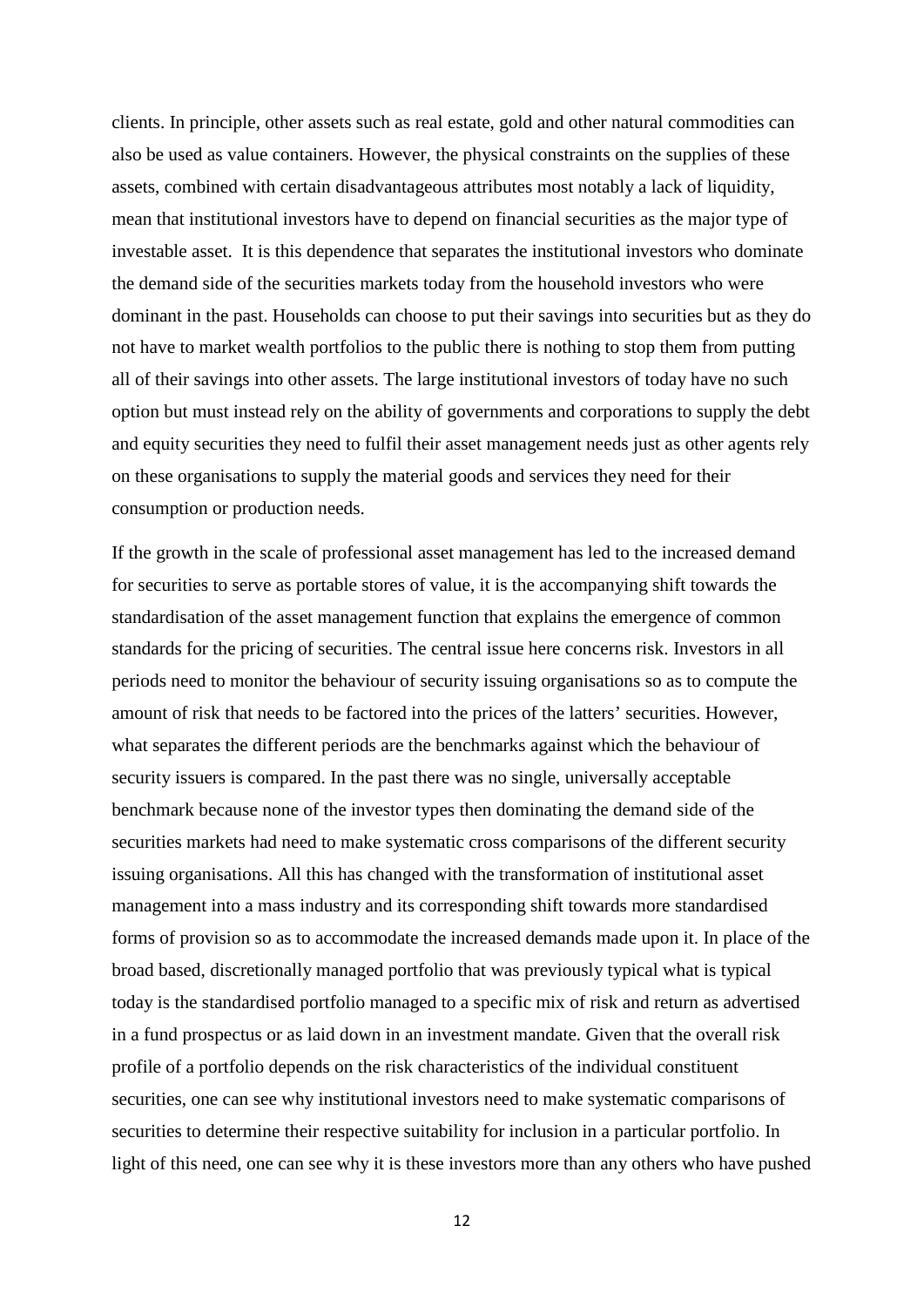not only for the imposition of tighter transparency and information disclosure rules on security issuing organisations but also for the establishment of uniform governance standards against which the behaviour of these organisations can be measured and the corresponding risk quantified and priced.

The root cause of the explosion of trading volumes in the major financial markets also ties in with the emergence of institutional asset management as a mass industry. In the case of the capital markets, a large part of the increase in trading comes down to the fact that the standardisation of asset management has brought about a change in the status of trading. Where trading was previously an exogenous activity in that while needed to set up a portfolio it was not subsequently essential to its maintenance, it has now become an endogenous activity in that daily trading is vital to keeping a portfolio to its pre-specified risk-return target. As for the growth of trading in the money and forex markets, a large part of this growth can be attributed to the widening disparity between the size of securities stocks on the one hand and the size of bank deposits, the major component of the money supply, on the other. Securities, as with material commodities, need money to serve as a medium of exchange to facilitate their circulation and they need money as a store of value to temporarily bridge the gaps and discontinues in their circulation. Faced with this increasing demand for liquidity from institutional investors, but at the same time constrained by various factors including government monetary policy and by regulatory rules from creating deposits above certain limits, banks resolve the dilemma by passing around any spare liquidity among themselves. These cash recycling operations take various forms, but it is generally the case that unsecured trades dominate the overnight markets where credit risk is negligible while the preference at longer maturities is for collateralised transactions that, because they minimise credit risk, lower the cost of obtaining liquidity. This same point also helps to explain the growth in daily FX turnover. Half of these observed volumes comprise FX swaps, transactions that combine a spot transaction between two currencies and a forward reverse transactions between the same two currencies. While some FX swaps are indeed motivated by currency demand and exchange rate considerations, the majority proportion of these instruments are in fact motivated by money market type borrowing considerations in that they represent an alternative type of repo, the difference merely being that in place of government bonds it is a key currency such as the dollar that serves as the collateral.

Although the trades described above typically have short time horizons they are not speculative trades. In fact, they are the antithesis of speculation for where speculators trade to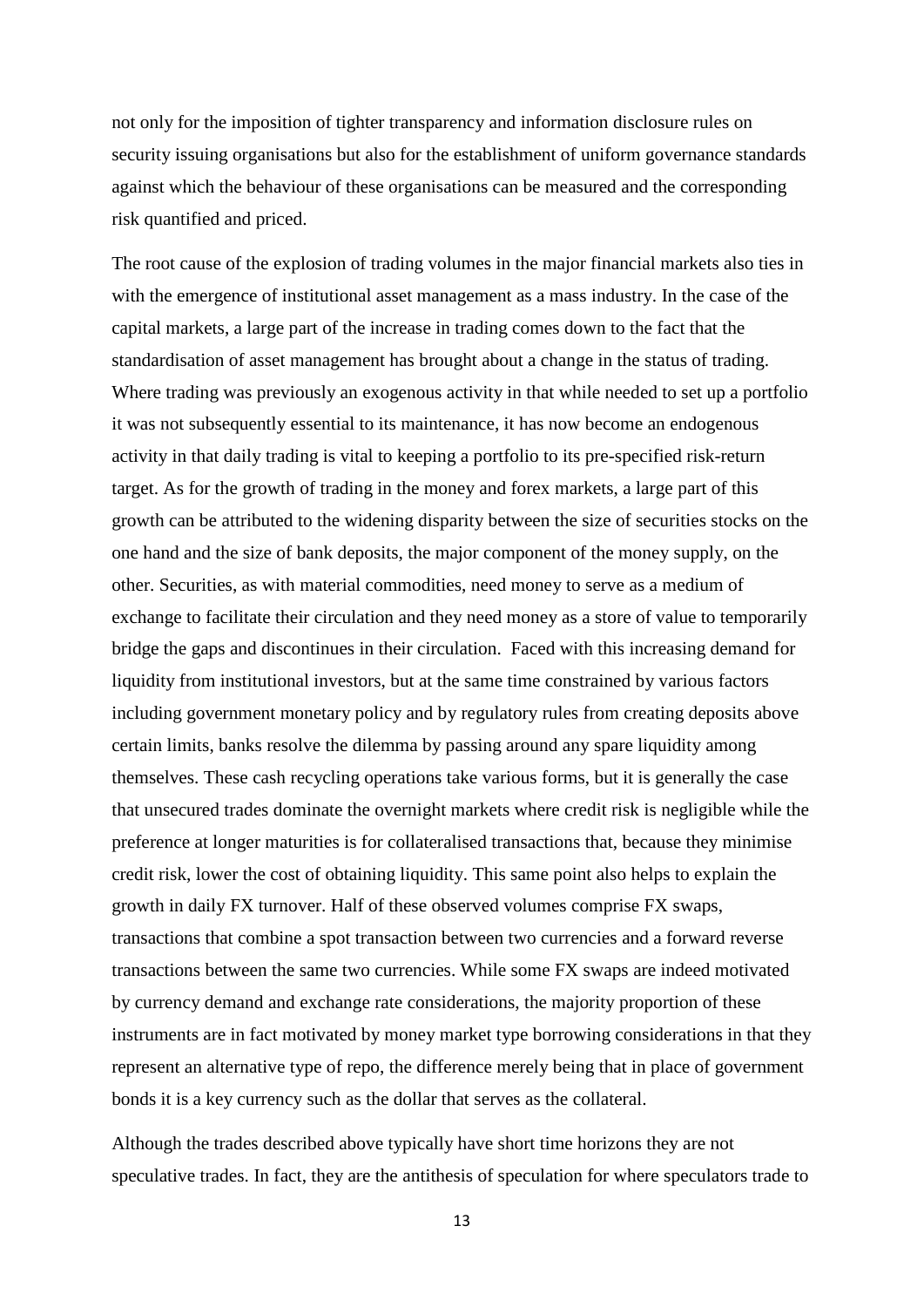exploit any price movements asset managers who trade for portfolio rebalancing purposes or banks who trade for cash borrowing or lending purposes try to do so in ways that avoid causing price movements. This is why institutional asset managers tend to deploy trading methods and to use trading venues such as ensure that their large orders cause minimal price changes and thereby reducing the potential costs of trading. This also is why banks who engage in repo and FX swap trades tend to execute these trades in the deepest and most liquid money and FX markets and thus where their price impact is minimised. However, while speculative trading is antithetical to portfolio rebalancing trading or to cash recycling trading between banks, it is also parasitic on the latter. The highly concentrated nature of trading in all of the major financial markets gives clear proof of this parasitism. If speculative trading was indeed an independent, self-enclosed activity, we should to find a much wider dispersion of trades across different securities or currencies where there is scope for more differences of opinion or information. However, the opposite is case as most trading is concentrated on a very few securities or currencies, those with the most liquid markets and hence those most used by institutional asset managers and banks. Try as they might to avoid causing price disturbances through their trade orders, institutional investors and commercial banks will always cause such disturbances that will in turn always give hedge funds and other speculators the opportunity to profit from them. Such disturbances are likely to be very small because of the measures taken to minimise them, but it is precisely for this reason that the institutions engaging in speculation have to trade the same securities or the same currencies many times over, sometimes as much as forty or fifty times a day, in order to extract profit from these trades.

Thus it is that the present day scale of non-speculative and functionally necessary short term trading in the major financial markets begets an even greater scale of speculative and potentially dysfunctional short term trading in the same markets. This said, there is no reason to take the speculative component of short term financial trading to be the defining content of financialisation. That content rather, is the commoditisation of financial securities as institutional investors are required not only to hold increasing volumes of securities to meet their asset management needs but also to price and trade securities against social standards to meet these same needs. Strip out financial market trading that is connected in one way or another with institutional asset management, and speculative trading collapses to a fraction of its current scale. However, strip out speculative trading and you would still find an enormous amount of short term trading that is necessary for asset management and consequently for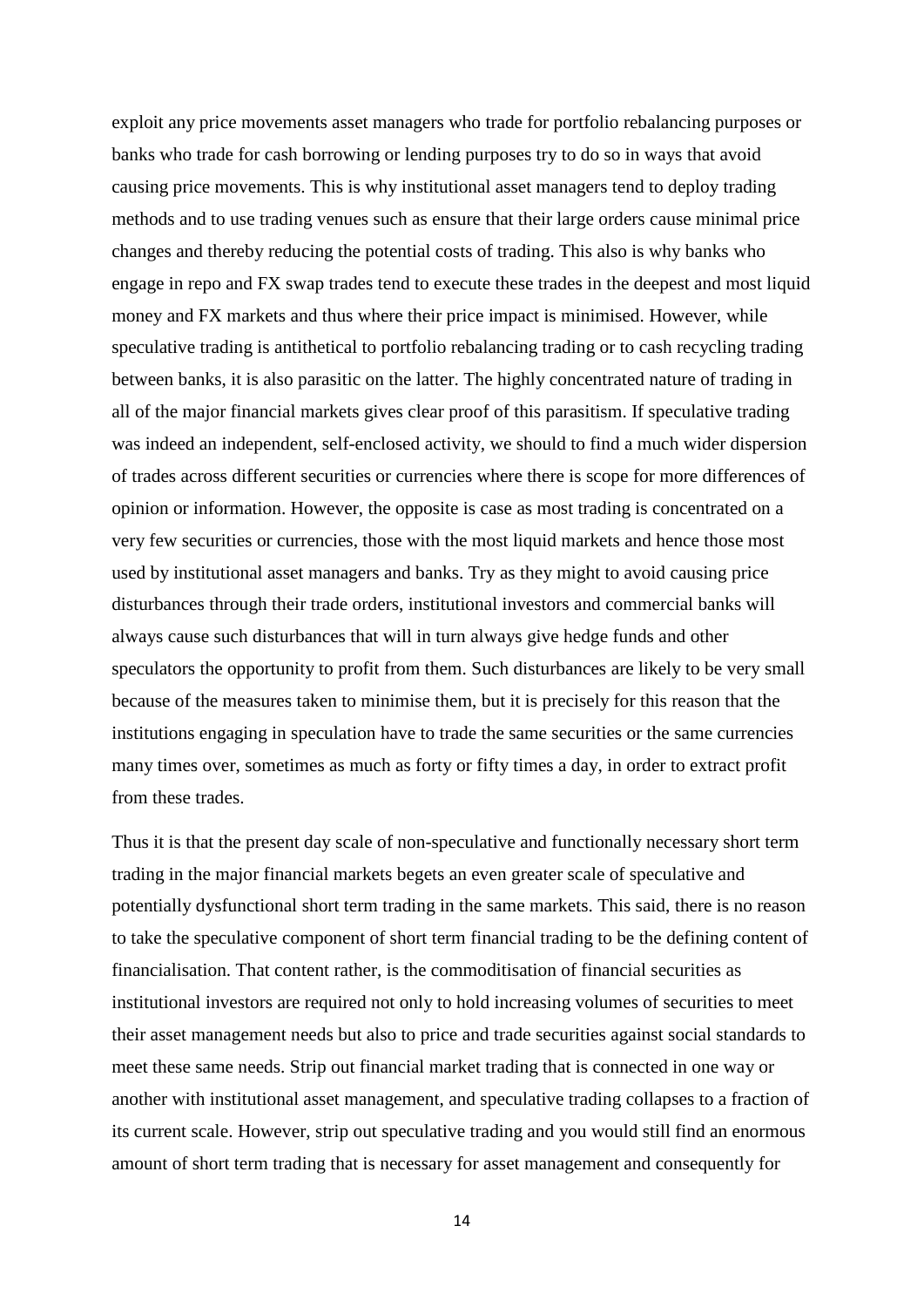much of the money market operations that support the liquidity needs of asset managers. Only if the growth of institutional asset management was considered to be an inessential feature of modern day capitalism could the volumes of trading triggered by that growth also be considered to be inessential, in which case the identification of financialisation with speculation would still be plausible.

This proposition of course raises the question as to whether the continued growth of asset management is in fact an essential feature of contemporary capitalism. The commoditisation of securities that has been triggered by the transformation of institutional asset management into a mass industry may be entirely compatible with the inner logic of capitalism as a commodity system but a demonstration of logical compatibility is not enough. What is also required is a demonstration of functional necessity. Such a demonstration is possible if we draw on Marx's distinction between labour power as 'capacity' and labour as 'activity' and make that same distinction between governments and corporations' capacities for production and service provision and the goods and services that flow from the use of these capacities. The financial sector has no good reason to grow beyond a certain threshold level in order to help the production or service provision activities of governments and corporations in a way that facilitates the efficiency of these activities or the efficiency of their coordination. On the contrary, the financial sector has every reason to keep growing in scale in order to help organisations' capacities for activity in a way that facilitates their continued deployment. The next section expands on this argument.

#### **4. An alternative view of the cause of financialisation**

If financialisation in its most basic sense denotes the growing weight of the financial sector relative to the real sector then 1980 must mark its approximate starting point for that is when (as shown in figure 1A) the rate of growth of global securities stocks began to significantly outstrip the rate of growth of global material output. This fact would indicate that the government sector played the decisive role in providing financialisation its initial impetus for 1980 also roughly marks the point when Western governments, led by those of the US and UK, decisively abandoned Keynesian style growth and employment oriented macroeconomic policies in favour of monetarist policies that had inflation targeting as their overriding priority. While several other commentators have also linked the emergence of financialisation with the U turn in macroeconomic policies, the tendency has been to attribute this U turn to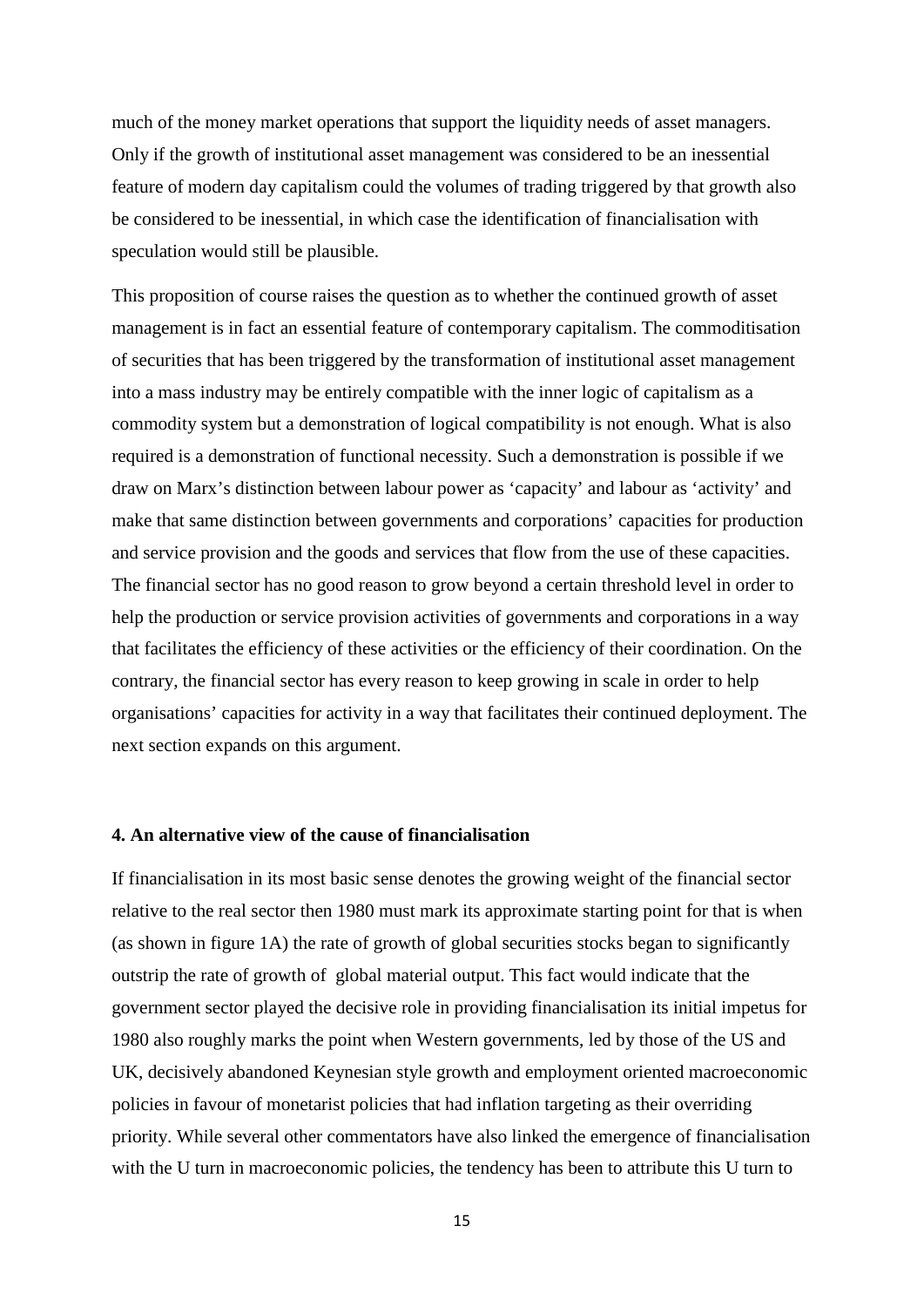the resurgence of neo-liberal ideology. Without discounting the influence of this ideology on Western governments, it is likely that factors of a more material nature played the more decisive role in forcing the abrupt turnaround in policy. While the government expenditure to GDP ratio averaged 10% all through the 19th century and into the early 20th century, that ratio began to rise during the Great Depression and even more significantly after WW2 so that by 1980 it averaged 50% where it has more or less stubbornly remained despite all the neo-liberal talk of downsizing the economic role of the state. Faced with increasing demands on their capacity to govern on the one hand, and faced with limits on the amounts of tax revenues that can be generated on the other, governments have increasingly resorted to bond issuance as the means of bridging the gap. If inflation targeting became the overriding macroeconomic priority after 1980, where it remained at least until the outbreak of the Great Financial Crisis of 2007-8, it was largely because of governments' concern to contain borrowing costs in the face of expanding borrowing volumes.

While the control of inflation and hence of borrowing costs is a necessary condition enabling governments to increase their borrowing levels, it is not a sufficient condition. On the demand side of the government bond market there has to exist an investor body large enough to accommodate the increased scale of government borrowing. The reality is that such a body does now exist courtesy of the very same pressures that have forced governments to increase their supply of bonds in ever increasing amounts. While other factors have played a role in the transformation of asset management into a mass industry, by far the most important is the move away from universal government provision of social and welfare services towards more selective forms of provision that give priority to the needs of the poorest and most vulnerable sections of the population. As mid to high income households have been made to take more responsibility for retirement arrangements so have they had to take a keener interest in the returns on their assets, a development that helps to explain the shift in the composition of household assets away from bank deposits towards capital market securities. At the same time, the fact that most individuals continue to have a limited appetite for risk even while they become more yield oriented helps to explain the trend towards delegating asset management to professional investors. As already noted, with the growth of asset management comes a corresponding growth in the scale of demand for investable securities, including government bonds. In addition to the increase in the issuance of bonds of given maturities, another important element in the expansion of the government bond markets is the lengthening of maturities. Bonds with a 10, 20, 30, and even maturity, are now being issued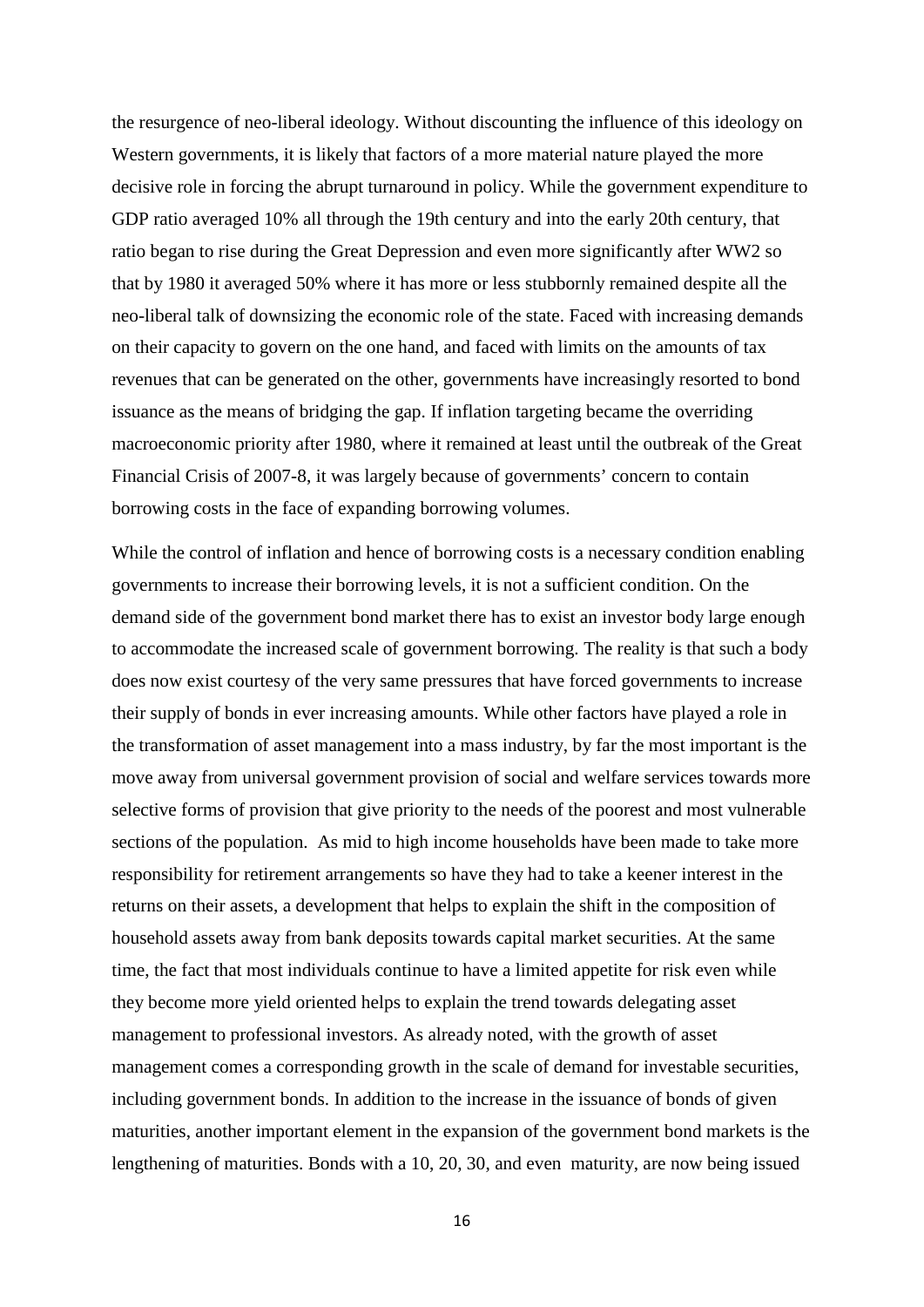alongside shorter dated bonds as governments take advantage of a low inflation environment to spread out their debt repayments. Only institutional investors, and particularly insurance companies and pension funds, have liabilities on a scale and of a maturity structure such as make their demand for bonds dovetail with the interests of their issuers.

The fact that the overwhelming bulk of household demand for investable assets is channelled through institutional investors rather than exercised directly has a crucial bearing on the depth and liquidity not only of the government bond markets but also of the markets for bank and non-bank corporate securities. Commercial banks have always tapped the capital markets for extra funding resources, but as their core lending business has grown so also has the importance of their contribution to the supply of securities. Increased lending to small businesses and households by banks explains the increase in their need to bridge financing gaps with the issuance of bonds and short term paper; it explains the increase in their issuance of equity as a means of keeping to solvency requirements; finally, it explains their pivotal role in the securitisation process as they attempt to accommodate the expanding demands for credit while at the same containing the costs of this accommodation by off-loading loans in the form of asset backed securities. Large corporations in the US and UK have always relied on the capital markets to supplement their longer term external funding requirements and, when doing so, have always tended to issue a mix of debt and equity securities in order to avoid an excessive concentration of risk on one hand and an excessive dilution of the benefits of ownership and control on the other. What has happened in these countries in recent decades is that while the ratio of debt to equity forms of external funds raised by corporations has remained fairly stable the ratio of bank borrowing to capital market forms of funding has not. As the costs of the latter have fallen in line with the deepening and closer integration of the capital markets, so have American and British corporations increasingly come to rely on these markets for all but very short period borrowing requirements.

While governments and corporations have reaped benefits from the dominating presence of large institutional investors in the securities markets, these benefits have come accompanied with constraints. All security issuing organisations now face tighter demands for transparency and information disclosure as institutional investors require this information if they are to compare different organisations' behaviour against prevailing governance norms so as to quantify the amount of risk to be factored into prices of their securities.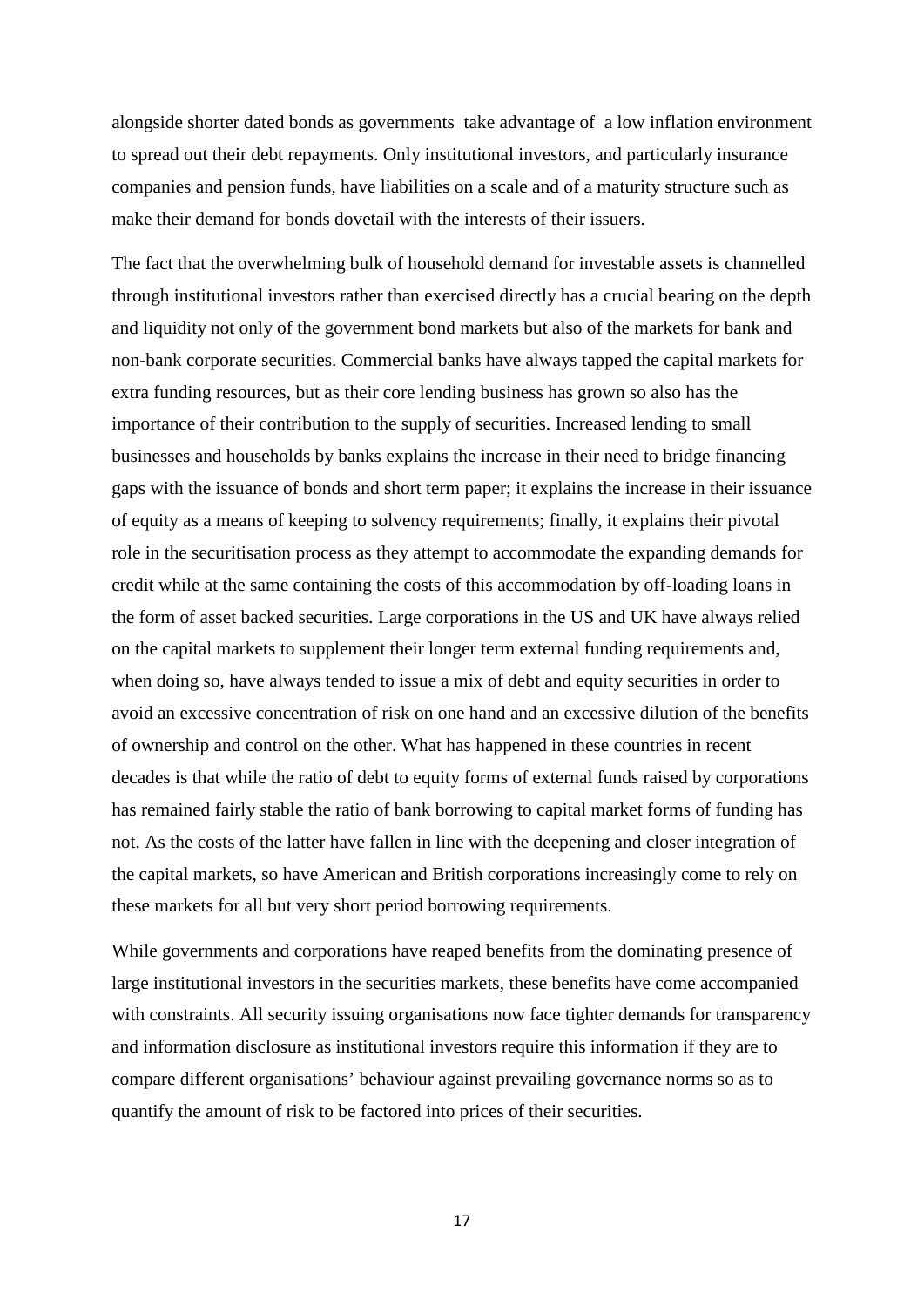The new tight constraints imposed on government and private corporations when accessing the capital markets has drawn huge criticisms on the grounds that they interfere with the efficiency which organisations can carry out their production or service provision function. The problem with this criticism is that it fails to distinguish the capacity to perform a certain function from the actual performance itself: investor constraints may well make little contribution to the efficiency of performance, and may even hamper this efficiency, but they certainly make a contribution to the capacity for performance. All capacities require financing for their upkeep and reproduction and in most cases this financing takes two forms: financing out of current income streams and financing from claims on future income streams. Where the claims on individuals' labour power capacity can only take a non-tradable form, typically that of a bank loan, claims on organisations' capacities can take a variety of forms including the issuance of tradable securities. Governments and private corporations have always depended on the capital markets for extra funding but where in the past they would typically issue small amounts of securities or, if issuing large amounts would only do so as a temporary measure to confront a particular emergency or fund a particular project, today they issue large amounts and for long periods. It is this difference in the scale and duration of dependence on the capital markets that explains the corresponding difference in the range and intensity of the constraints and conditions attaching to this dependence. When in the past governments and corporations has either a small or temporary need of capital market forms of financing, it was enough for them to have households as the dominant type of investor on the demand side of these markets, a type that had no need to enforce strict conditions on security issuers given that the holding of securities was not indispensable to their function as households. Today when governments and corporations have a large and permanent need of capital market forms of funding, they require a very different type of investor to be dominant on the demand side of these markets, namely, institutional investors who have liabilities on a scale and of a maturity that match the assets issued by the borrowing organisations. But this type of investor, precisely because the holding of securities is indispensable to their asset management function, do have need to enforce strict conditions on security issuers. Thus governments and corporations in effect face a difficult choice: they can either retain a certain freedom of action when issuing securities but then accept tight limits on the amounts of securities that can be issued, or they can seek to lift the limits on the amounts of securities issued but then accept tight constraints on their freedom of action. What security issuing organisations cannot do is to have it both ways: retain complete freedom of action while continually increasing the amounts of securities issued. To be continued.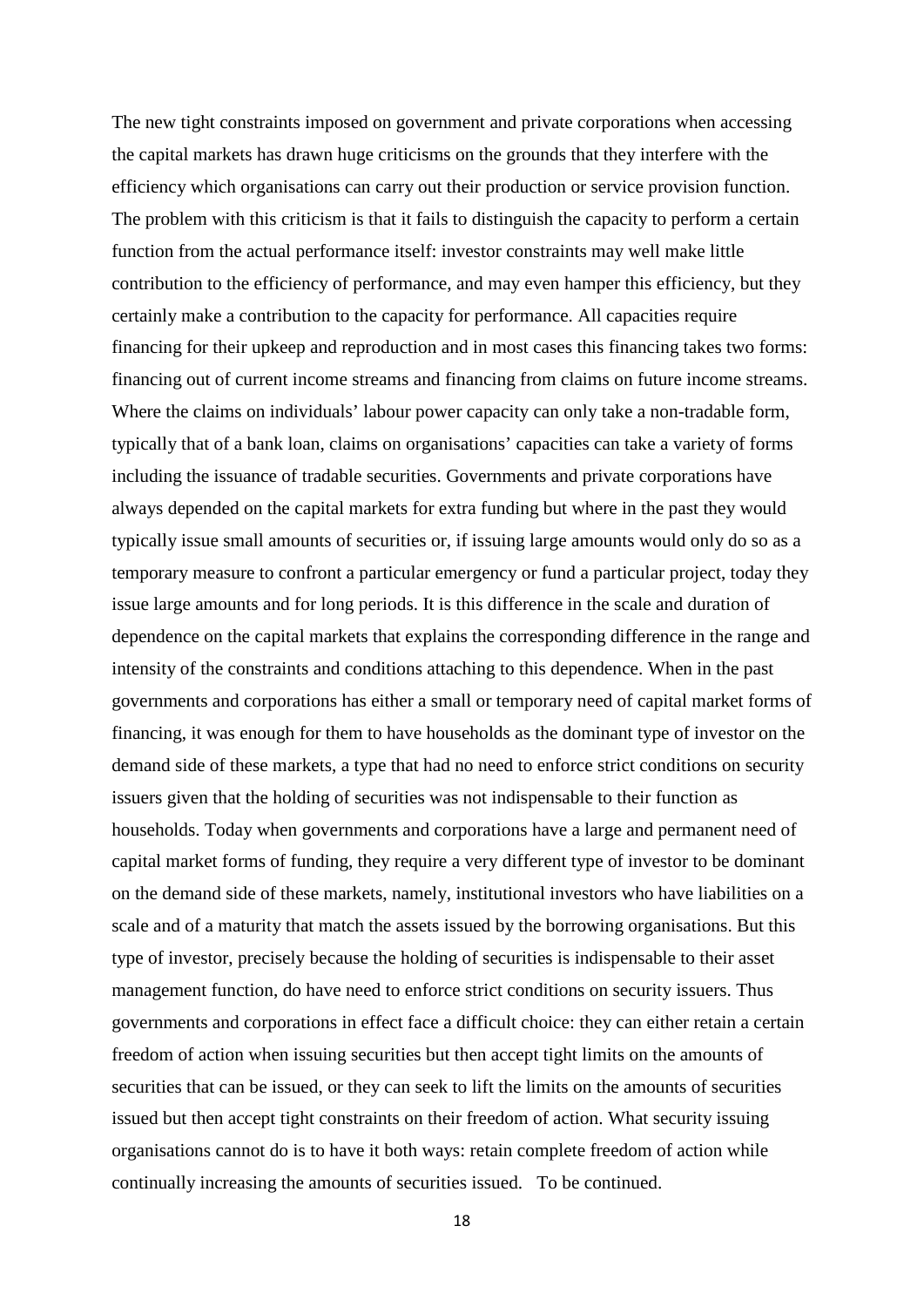#### **References**

Crotty,J. (2005), The neo-liberal paradox: the impact of destructive product market competition and "modern" financial markets on non-financial corporate performance in the neoliberal era, in Epstein, G (ed.), *Financialization and the World Economy*, Edward Elgar

Epstein, G (2005), Introduction, in Epstein, G (ed.), *Financialization and the World Economy, Edward Elgar*

Epstein, G and Jayadev, A (2005), The Rise of Rentier Incomes in OECD Countries: Financialization, Central Bank Policy and Labour Solidarity in Epstein, G (ed.), *Financialization and the World Economy*, Edward Elgar

Krippner, G (2005), The Financialization of the American Economy, *Socio-Economic Review*, Vol.3, 173-208

Kotz, D (2010), Financialization and Neoliberalism, in Teeple, G and McBride, S (eds) *Relations of Global Power: Neoliberal Order and Disorder*, University of Toronto

Lavoie, M, (2013), Financialization, neo-liberalism, and securitisation, *Journal of Post Keynesian Economics,* Vol.35, No.2

Orhangazi, O (2008), Financialization and capital accumulation in the non-financial corporate sector: a theoretical and empirical investigation on the US economy: 1973-2003*, Cambridge Journal of Economics,* Vol.32, No. 6, 863-86

Palley, T (2007), *Financialization: What it is and Why it Matters*, Political Economy Research Institute (PERI), University of Massachusetts, Amherst

Stockhammer, E (2004), Financialization and the slowdown of accumulation, *Cambridge Journal of Economics*, Vol.28, No5, 719-41

Stockhammer, E (2009), Determinants of functional income distribution in OECD countries, *IMK Studies*, No 5

Stockhammer, E (2012), Financialization in Toporowski, J and Michel, J (eds) *Handbook of Critical Issues in Finance,* Edward Elgar

Van der Zwan, N. (2014), Making sense of financialization, *Socio-Economic Review*, Vol.12, 99-129